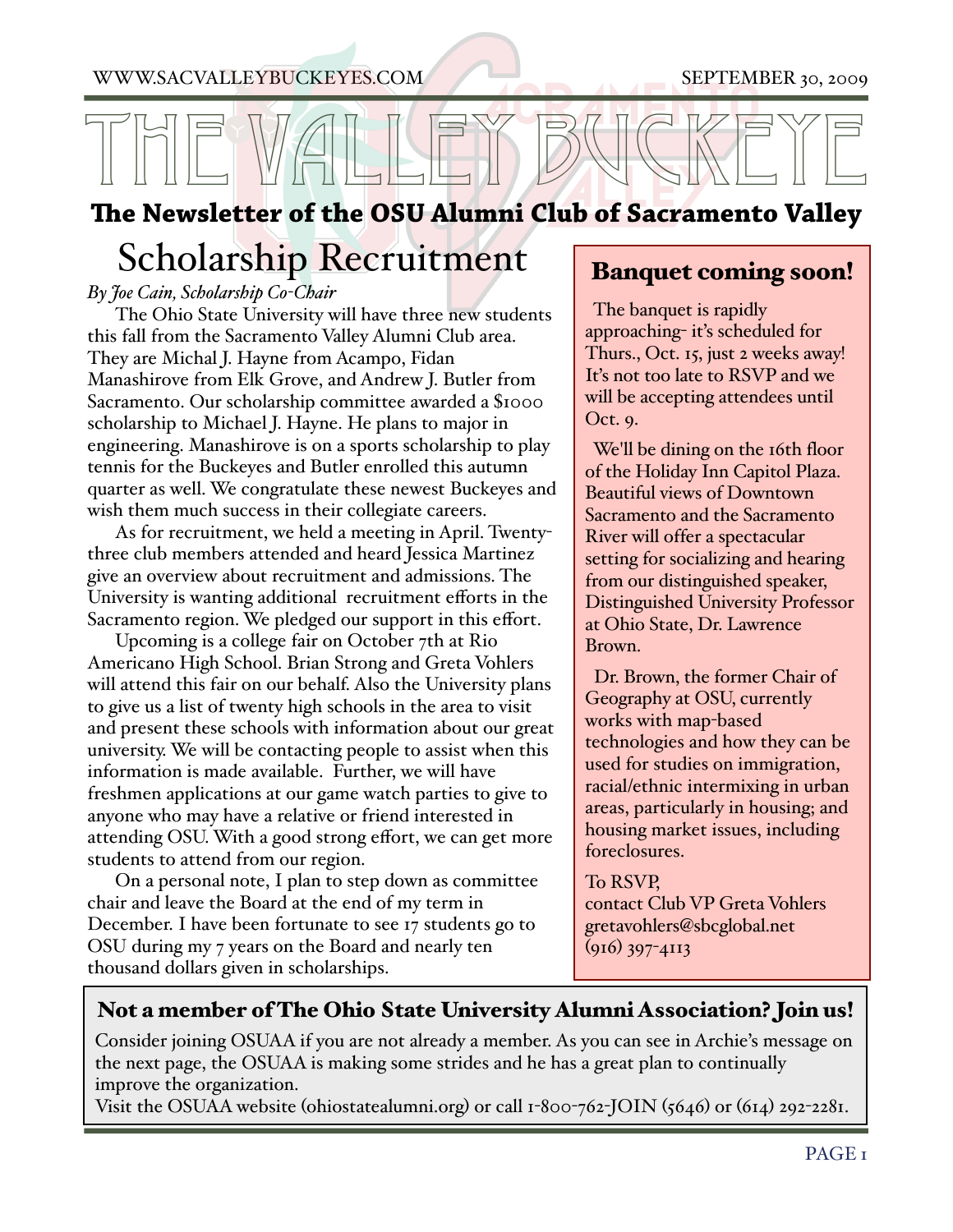#### A MESSAGE FROM ARCHIE GRIFFIN - OSUAA PRESIDENT/CEO

#### Stepping up to the challenge of leadership

One of the best blessings of my life is the fact that I've encountered so many people who showed me what true leadership is all about.

From my youngest days until now I've come in contact with a number of role models who showed me the necessity of strong leadership. Some of those people would be familiar names to you (Woody Hayes immediately comes to mind) but others are not quite as well known.

Still, whether they were famous or not the best leaders I've met shared some very similar traits. All were good at setting goals but even better at crafting the plans that helped you achieve those goals. All understood the interpersonal dynamics that can make or break a project or team. And all had the consistent focus you need to stay the course even when things look bleak.

These elements are things I've put to use since I took over leadership of the Alumni Association. We set the ambitious goal of being the biggest and best alumni organization then put together a strategic plan to direct those efforts. And while I can't say that we have yet achieved the goal of being the biggest, I am confident in saying that we've moved much closer to being the best.

Today, we offer more programs and services than we did in the past. Our online capabilities have improved immensely and will continue to progress in the coming months. We truly feel that we are putting the pieces in place to make some major transformational jumps in the next few years. At the same time, we recognize that we can't be satisfied with progress. Satisfaction can lead to complacency, and we will never be a complacent organization under my watch.

#### So what does this mean to you?

I understand that guiding clubs and societies presents even more challenges from a leadership perspective. Our constituent groups are powered by the spirit of togetherness and volunteerism, but members are not being paid for their efforts. This presents a challenge to the leaders of these groups. How do you keep people engaged and

focused in efforts that may lack a tangible personal benefit?

First, I think that it is necessary to recognize the common bond that brings us all together. One thing all Buckeyes have in common is a great love of Ohio State. We all want to see our university grow and improve. Much like I have the goal of being the biggest and best alumni association, President Gee wants to see Ohio State rise to a position of eminence in the world of academia. We can all play a role in that effort and being organized makes that impact even more powerful.

I also think there's a great deal of importance in goal-setting. Your group should have a clear goal or goals that all members are working together to achieve. Whether it's to raise scholarship money, advocate for the university, or recognize tremendous faculty members, your group should have a clear goal in mind. Activity for activity's sake is great, but purposeful activity is more valuable.

Lastly, I think that there must always be focus on growth that starts from leadership. All of our constituent groups have Ohio State alumni audiences they've yet to reach. It is up to you to help find these people and get them engaged. No Buckeye should even be able to say that no one has reached out to them. That would be an opportunity missed.

The challenge of leadership is clearly not an easy one to meet. Nothing worth anything is. At the same time, our university has given you the tools to lead effectively. I know you can do it. The number of lottery tickets will now be known to the membership. The policy clarifies and simplifies what events are considered part of the ticket lottery.

The revised policy rewards those that attend major club events and donate their time to the board or money to the scholarship fund. But the most important aspect of the ticket policy is that the club is continuing to ensure that tickets are fairly distributed and that members have a clear, concise, and accessible policy. We hope to use this policy in the near future!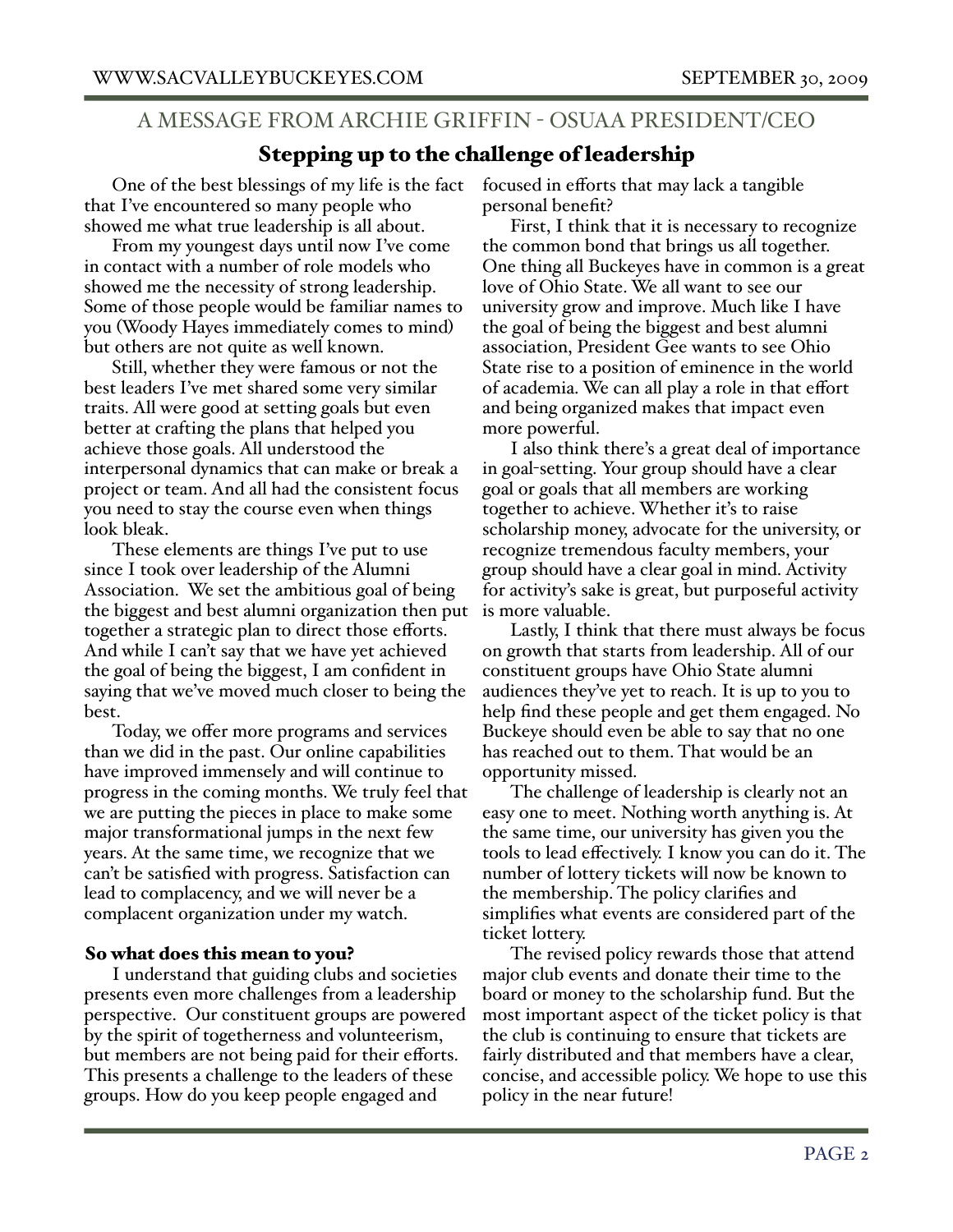#### MESSAGE FROM THE SAC VALLEY CLUB PRESIDENT

2009 has been exciting for the club as we continue to build a solid foundation for club growth. The year had the normal activities-Big Ten Picnic, game watches, or philanthropic activites like attending the Rivercats game or the Walk in the Vineyard in Napa. But what is exciting for me, and probably not seen by the membership, are the ideas being implemented by board members that are not yet ready to be seen by the club.

Gary Penwell has been working on making PayPal a reality for club payments which is much more difficult than just wishing it into existence. Disa Johnson has been putting together a membership packet to go to all members. Greta has been the person driving the banquet and also helping with the scholarship and recruitment activities.

Trad Raper has been coordinating the game watches and Brian Strong has been helping to chair the scholarship committee as well as looking into other club-branded items for sale. Joe Cain has continued to lead the scholarship committee in growing our presence locally and

nationally with Ohio State. Ramona Moenter graciously hosted our Kickoff Party and has provided excellent leadership in our club decisions. Jennifer Still has maintained our club finances and tries to help keep me sane.

The work this board has done may not be as obvious for a couple years as they are helping to build a strong foundation for the future of the club. But a successful organization needs people to help in the short term as well as to develop long term goals.

As we begin to think about 2010, please consider Archie's words from the previous page. He discusses the importance of good leadership and, ultimately, the value it means to our club. From his message, it appears that those that are involved in club leadership will be recognized more in the future! That means it is a great time to get involved in the club activities!

> Shannon Still President OSU Alumni Club Sacramento Valley [still.7@osu.edu](mailto:still.7@osu.edu)

#### Kickoff Party a Success - a quick post by VP Greta Vohlers

On August 29, over 30 Buckeye fans gathered at the home of Barry & Ramona Moenter to celebrate the beginning of the upcoming Buckeye Football Season. Attendees discussed the upcoming season while enjoying bratwurst from Carle's Bratwurst, all the way from Bucyrus, Ohio. Club member Mary Yaussy personally delivered the brats and prepared them in a bath of beer prior to grilling. Grill master and Club President, Shannon Still, helped prepare the delicious brats while other club members, like David Bryant helped set-up. Many tasty side dishes were provided by attendees. Those with a taste for something sweet had a chocolate fountain, a football-shaped cupcake cake and buckeye confections to enjoy. Guests gathered around the food, in the family room and by the pool. Everyone thoroughly enjoyed visiting the Moenter's beautiful home, which was full of scarlet and gray and bursting with Buckeye Pride. The event was a great way to kick-off the season. Go Buckeyes!



#### COLLEGE TRADITIONS PURCHASES BENEFIT OUR CLUB

Buying Buckeye gear this fall? Or any other time? If you purchase items from College Traditions in Columbus, the club receives 10% of all sales. You need to use our club code:  $\mathbf{A}\mathbf{L9563}$ [www.collegetraditions.com](http://www.collegetraditions.com) (800) 628-4678